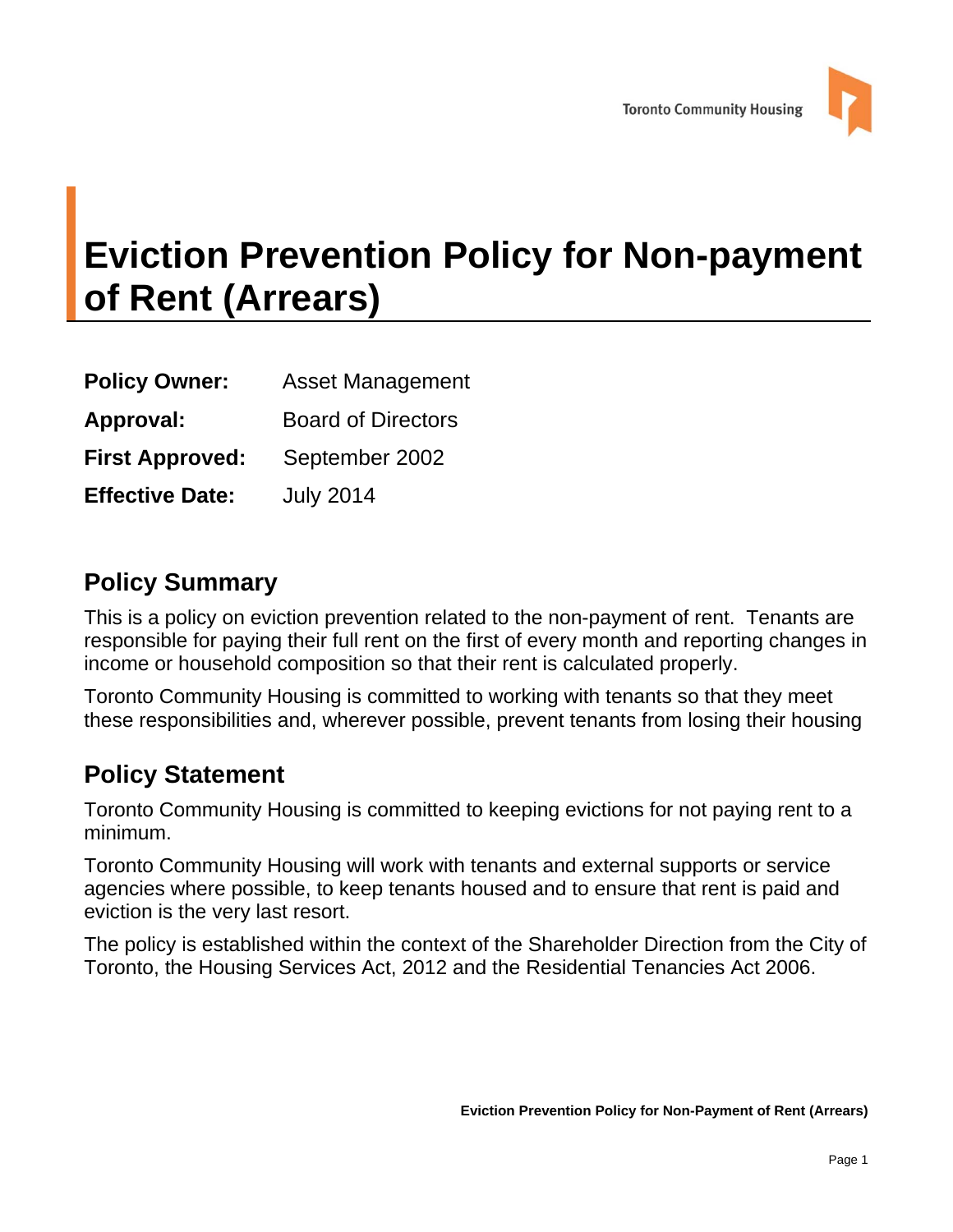

# **Purpose**

The purpose of the policy is to ensure rent is collected as required and to evict as few tenants as possible for not paying their rent.

## **Scope**

This policy applies to:

- the non-payment of rent. Tenants can be evicted for other reasons. These will be described in a separate policy.
- all residential tenants, including rent-geared-to-income (RGI) and market tenants, and tenants living in contract-managed buildings.

## **Values**

Toronto Community Housing is committed to supporting successful tenancies and ensuring that tenants meet their rental responsibilities. We will:

- Recognize tenants as responsible and able participants in maintaining their own tenancy and paying their rent;
- Work with tenants to try to identify solutions, recognizing that tenants sometimes face barriers to maintaining their tenancy through lack of support or access to services;
- Ensure all procedures regarding tenancies at risk are fair, open and equitable (procedural fairness);
- Recognize the right of each individual to be treated fairly, with respect and without discrimination;
- Collect rent on time, because lost revenue means there is less money for building maintenances and other services for all tenants.

# **Standards**

1. Tenants must pay their rent each month. Eviction prevention cannot be an incentive not to pay rent on time and in full.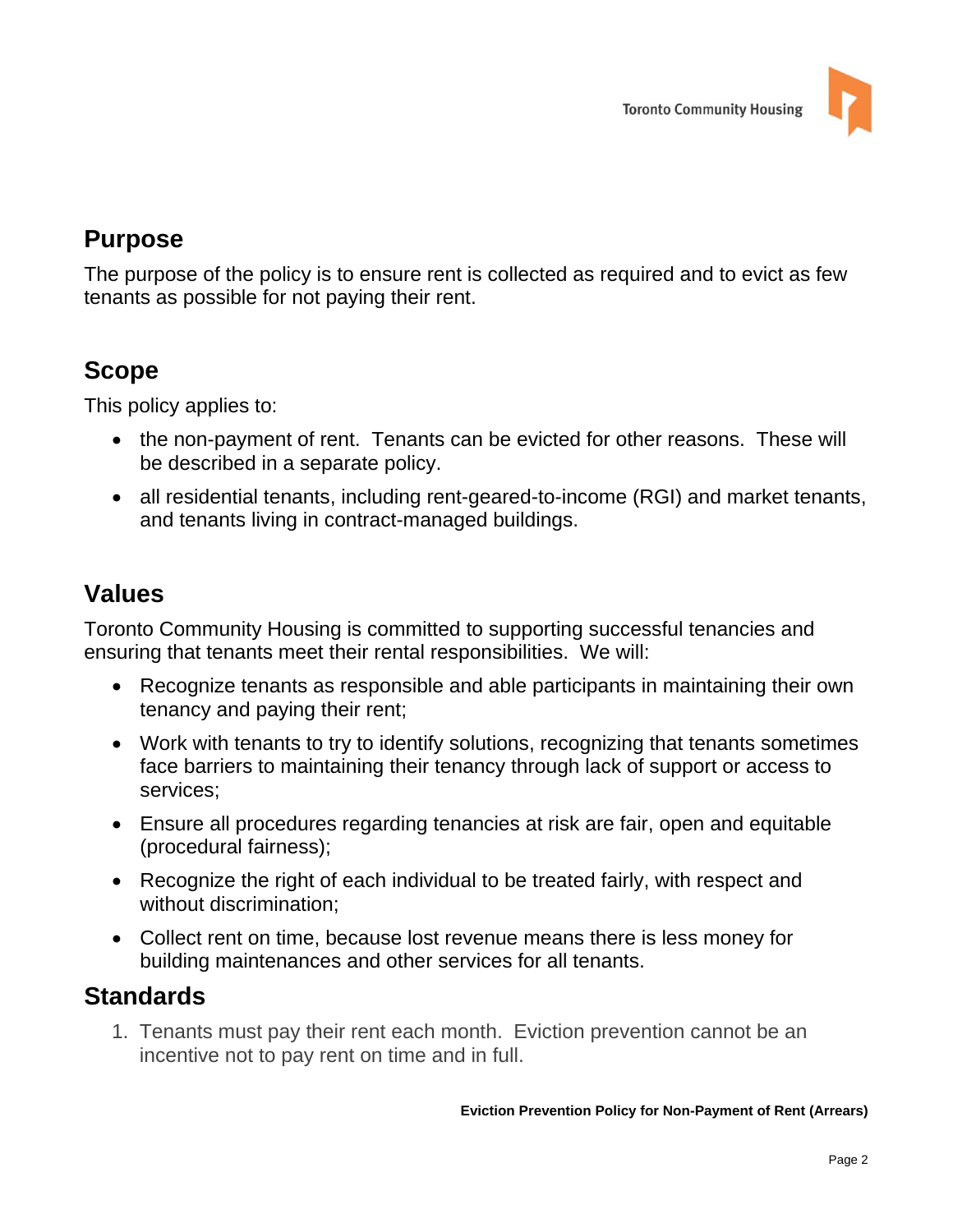

- 2. Staff are required to make a minimum of three (3) documented attempts to make personal contact with the tenant before filing an Application to Evict a Tenant for Non-payment of Rent and to Collect Rent the Tenant Owes (L1) at the Landlord and Tenant Board (LTB);
- 3. At least one reasonable and accessible opportunity for a face-to-face meeting must be given to the tenant during the eviction process
- 4. Efforts and results of communications with tenants during the eviction process will be documented
- 5. Clear information on how rent is calculated and rental account status will be made available to tenants
- 6. A fair and transparent process will be available to tenants for review of RGI decisions and calculations, by a person or a panel independent from the original decision maker
- 7. Notices to evict will include information on the supports available to tenants to help them pay their rent, including information about local legal clinics.
- 8. Tenants will be given access to the Eviction Prevention Policy
- 9. Tenants will be informed of the services offered at the Landlord and Tenant Board including mediation, duty counsel and interpretation services if applicable
- 10. Tenants who are evicted by the Sheriff will be informed of services offered by external organizations to assist them in finding other accommodation and support

# **Policy Details**

Many people living in Toronto Community Housing have nowhere else to go for secure, permanent housing. At times, some tenants will have trouble paying rent. Toronto Community Housing recognizes this and tries to prevent tenants from losing their housing because of unpaid rent.

The primary strategy for eviction prevention is effective rent collection. Efforts to collect rent and to support tenants facing eviction will continue after an order to evict has been issued by the Landlord and Tenant Board and up to the point where the unit is being rerented.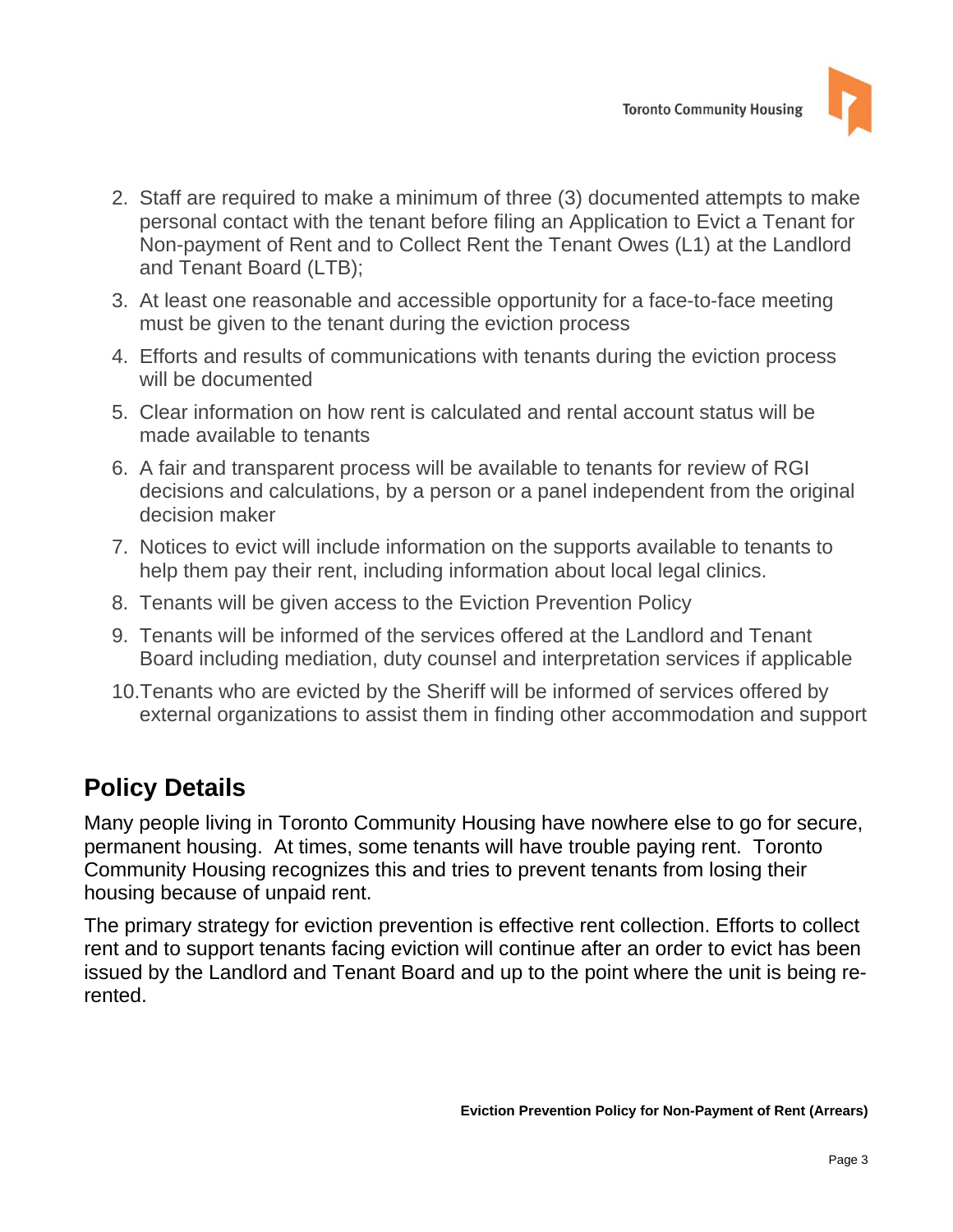

#### *Eviction Prevention Strategies*

Managers and staff will have the flexibility and discretion to choose appropriate strategies for different situations.

#### *Rent Collection*

- Focus on collecting the rent on time
- Provide a range of flexible rent payment options
- Inform tenants about steps to take if they are unable to pay rent, and offer to help tenants develop plans for staying housed
- Negotiate reasonable repayment agreements that best fits the tenant's circumstances
- Explain that tenants are required to indicate changes in income and household composition promptly so that rent calculation is based on the most up to date information

#### *Education*

- Educate tenants about their rights and responsibilities and about the Eviction Prevention Policy at lease signing, at regular intervals, and when they are having trouble paying their rent
- Train staff in eviction prevention strategies when they are hired and at regular intervals

#### *Communication*

- Communicate directly with tenants at key stages *before* issues escalate, and document all attempts to communicate
- Communicate in a timely fashion and in plain, clear, respectful language
- Ensure documents related to eviction prevention adhere to our standards of translation and interpretation
- Make staff available to talk to tenants in confidence about their situation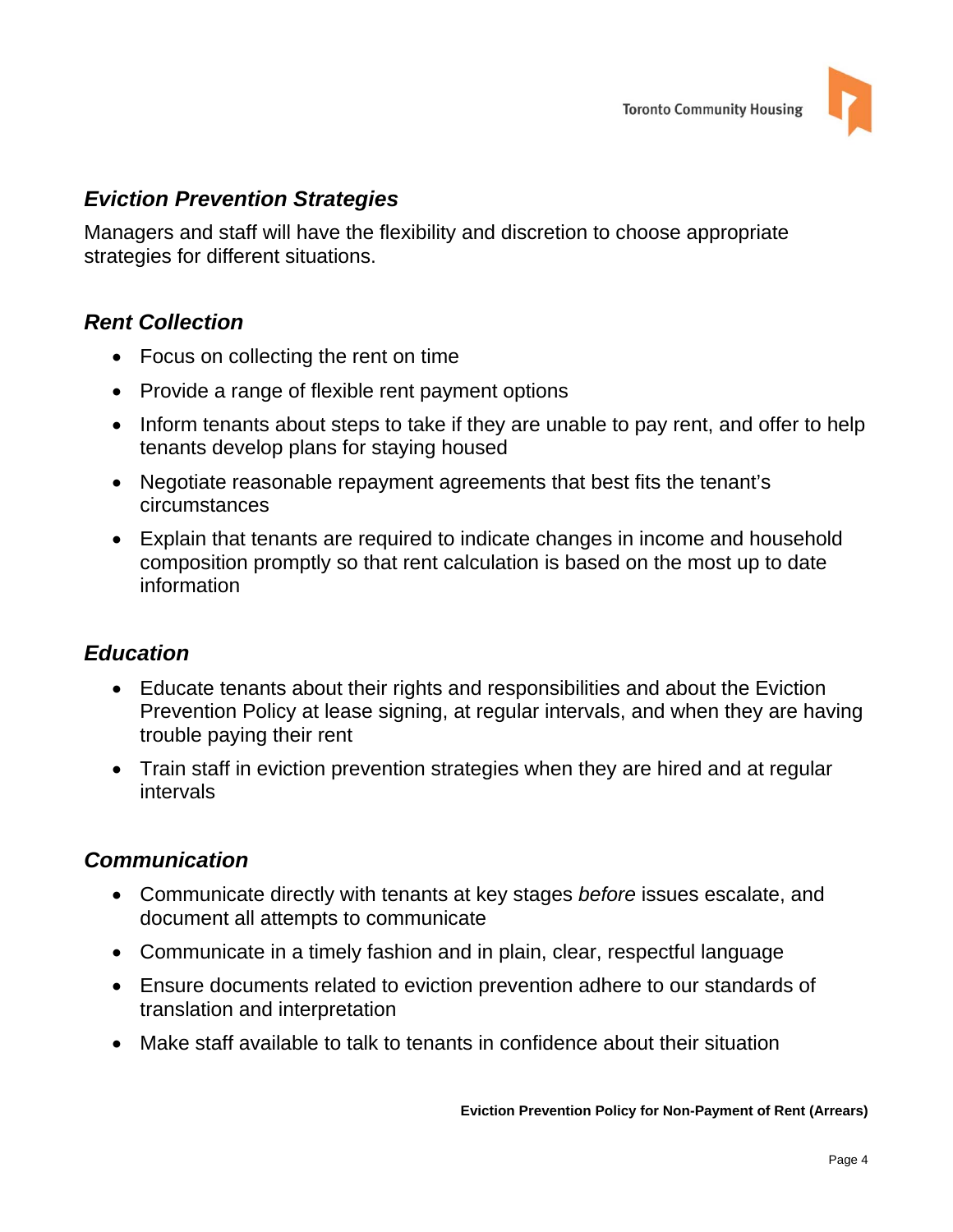

#### *Early Intervention*

- Identify households that appear to be vulnerable or at a higher risk of eviction, during our interactions with tenants (e.g. unit inspections, annual rent review process).
- Monitor households that appear to be vulnerable or at a higher risk of eviction and respond accordingly
- Intervene early when rent payment is late to help prevent tenants from falling further into arrears

#### *Partnerships and Referrals*

- Develop partnerships with organizations that can provide supports to tenants
- Inform tenants about, and connect them to, external organizations and community agencies that can help them maintain a successful tenancy

# **Compliance and Monitoring**

To ensure compliance:

- Toronto Community Housing will verify compliance on every file that proceeds to the Landlord and Tenant Board and will conduct random audits.
- Operational performance related to the range of eviction prevention strategies and rent collection practices will be monitored and gaps will be identified for further action
- Eviction prevention performance reports will be submitted to the Board quarterly

# **Governing and Applicable Legislation**

- Residential Tenancies Act
- Housing Services Act, 2012
- Municipal Freedom of Information and Protection of Privacy Act